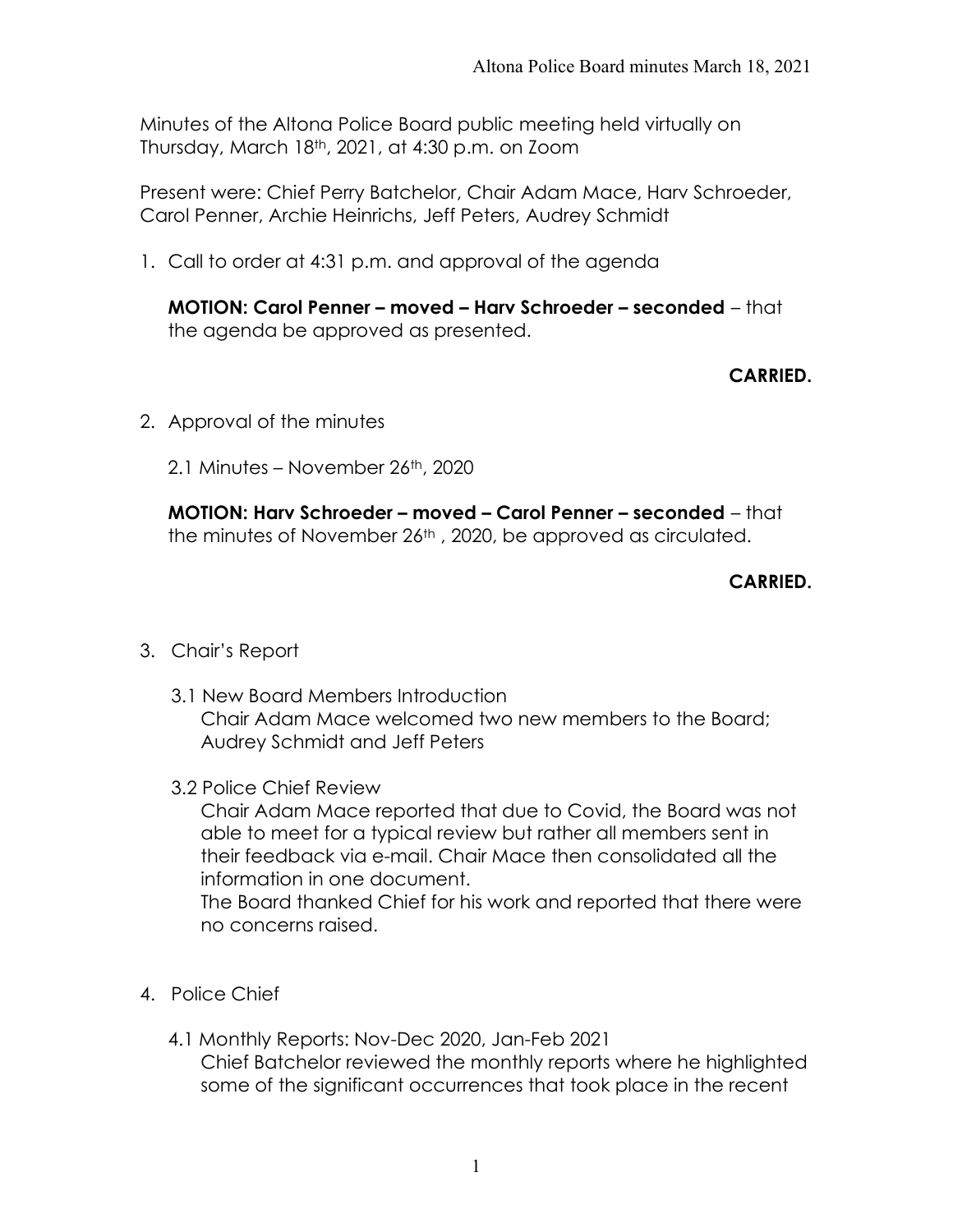months. He further reported that there has been an increase in firearm calls in the region, along with mental health and theft calls. Chief Batchelor further highlighted the benefits of communitybased policing, and how it assisted officers in being able to apprehend suspects in a timely manner.

MOTION: Carol Penner – moved – Archie Heinrichs – seconded – the approval of the monthly reports as presented.

## CARRIED.

### 4.2 Covid-19 Report

 Chief Batchelor reported that Covid added an additional layer of busy and another dynamic to the day-to-day functions of the Service. There were an additional 300+ Covid-related calls for service in the reporting period, including quarantine check requests from Canada Border Services. Although minimal, we continue to see some non-compliance in our region.

 Chief Batchelor further reported that since the start of the pandemic, two officers tested positive for the virus but were not on duty during the time, therefore there was minimal effect on the Service and its operations.

### 4.3 Update BWC

 After the initial pilot trial, all first line officers were equipped with body-worn cameras. Chief Batchelor advised that a media release was sent to the local media outlets, with some bigger outlets picking up the story several weeks later. Altona Police Service was featured through Winnipeg Free Press, CTV, Global News and most recently The National Post has reached out to us to cover the story. Chief Batchelor has reported all positive feedback and the Service has already seen savings.

## 4.4 Intro Less Lethal Shotguns

 Chief Batchelor reported that Altona Police Service, along with Winkler and Morden Police Services, has been looking at replacing the current shotguns from the arsenal with a less lethal option. This option would still utilize a shotgun but the it would be loaded with a bean-bag round. To differentiate the two, these shotguns are easily identifiable and different from the live round shotguns, as they have orange markings on the barrel and stock.

 Chief Batchelor reported that a current policy review is underway and that other Policing Agencies in the country have seen some positive outcomes. He further reported that should this unit ever be